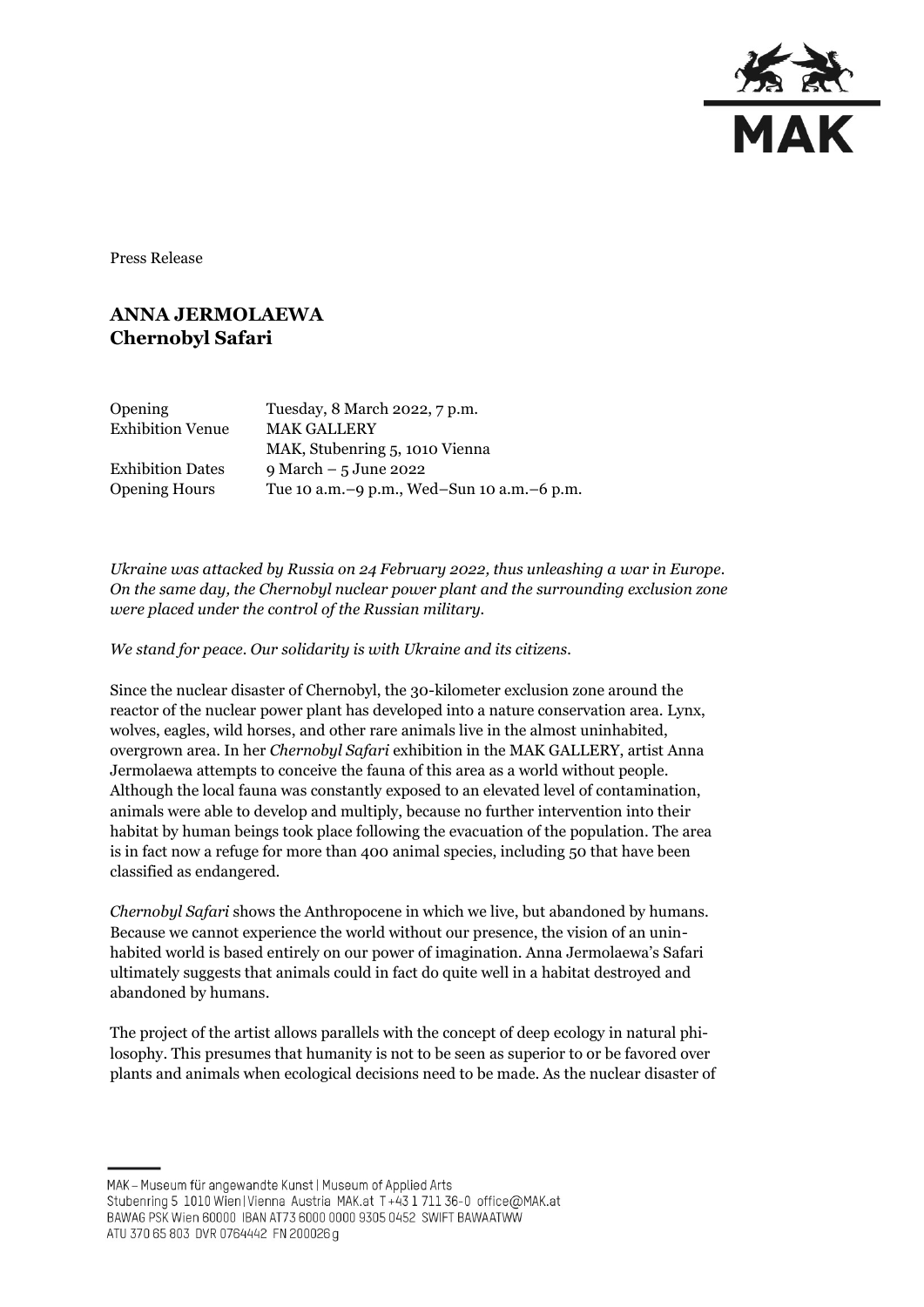

Chernobyl shows, humanity has the potential to willfully destroy this planet. Considered from an ecological standpoint, the planet would have a better future without people. Vienna-based artist Anna Jermolaewa visited the exclusion zone in 2014 and again in 2021, when she went on a safari in this unexpected wildlife refuge. She roamed through woods and fields and collected so-called "safari trophies" with her camera—sometimes involving the installation of camera traps.

However, Jermolaewa's approach is not documentary: she sketched the animals she could not capture with the camera in watercolors. The inspiration for some of these studies came from widespread myths about mutated and radioactively contaminated "monsters" in this zone. The artist thus allows us to accompany her through a post-apocalyptic space and establishes links with a mythical world of the imagination. The result is a picture of an inconceivable landscape.

The project was first shown in 2015 at the Biennale in Kiev under the curatorship of Hedwig Saxenhuber and Georg Schöllhammer. Anna Jermolaewa further developed the exhibition project and travelled to the exclusion zone again in 2021.

As a sign of solidarity with Ukraine, Anna Jermolaewa has initiated an edition: *Untitled*, from the series *Chernobyl Safari*, 2014/2021, fine art pigment print on Hahnemühle Fine Art Baryta, edition 500 + 10 AP, EUR 150,– (plus VAT). The total proceeds of Anna Jermolaewa's edition, supported by the MAK, will go to charitable causes for Ukrainians.

The Austrian-Russian artist Anna Jermolaewa (b. 1970) illuminates hypercultural scenarios of our time. Born in Leningrad, which was once again renamed as St. Petersburg following the collapse of the Soviet Union, Jermolaewa fled for political reasons to Austria in May 1989. She draws ambivalent pictures of the present using set pieces from various historical contexts and socio-political hot spots.

The exhibition is being presented in the context of FOTO WIEN 2022.

Press photos are available for download at MAK.at/en/press.